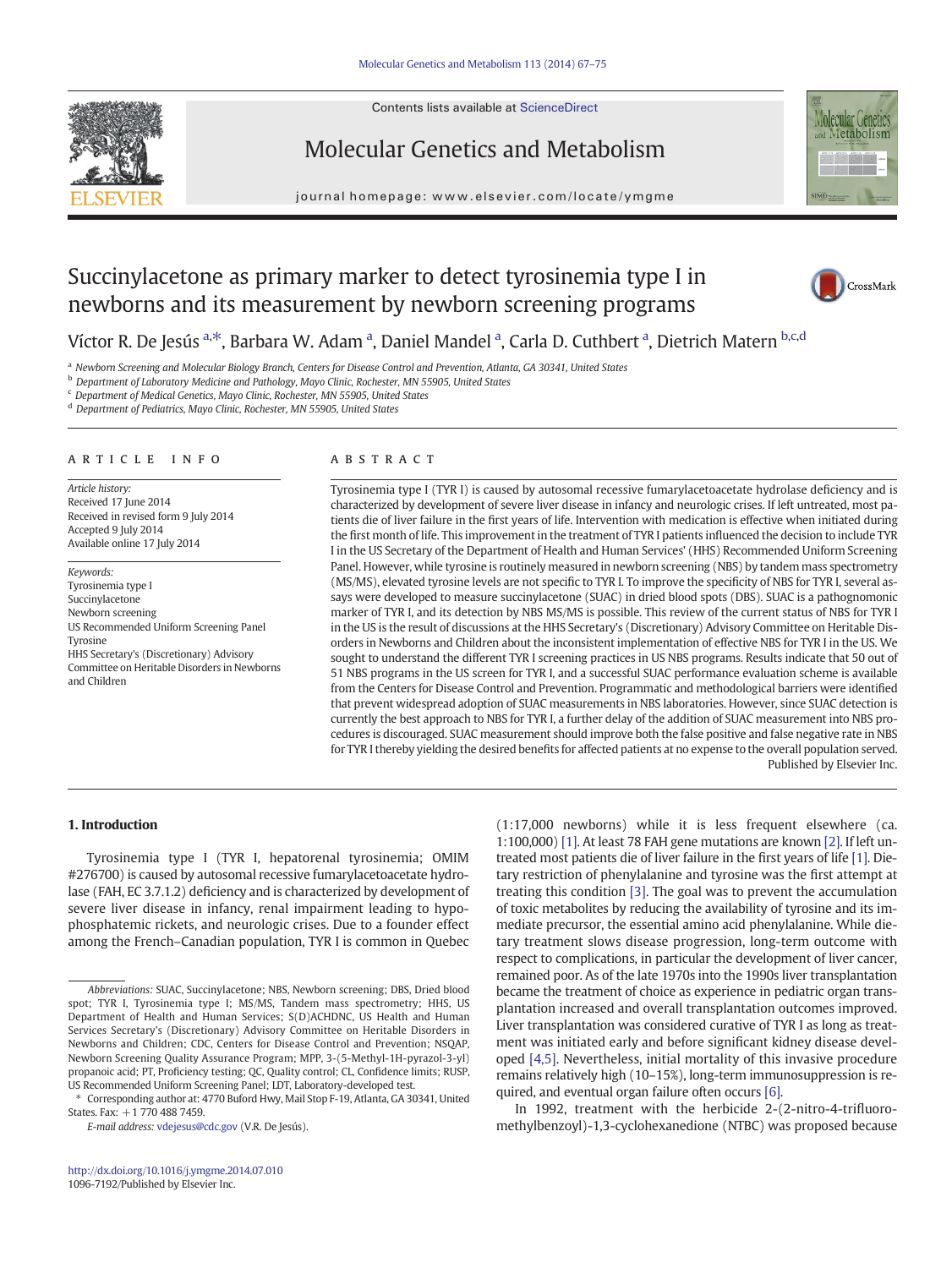<span id="page-1-0"></span>it is an effective inhibitor of 4-hydroxyphenylpyruvic acid dioxygenase which is an enzyme in the tyrosine degradation pathway upstream of FAH [\[7\].](#page-8-0) This pharmacologic intervention prevents the formation of maleyl- and fumarylacetoacetate as well as relevant derivatives all of which are known to cause the pathologies observed in TYR I [\[8\]](#page-8-0). Along with a phenylalanine and tyrosine reduced diet, oral NTBC has become the mainstay of treatment for TYR I patients. NTBC is commercially available as Orfadin (Nitisinone) since 2002, and a report by Larochelle et al. describing the outcome of TYR I patients born between 1984 and 2004 in Quebec demonstrates that oral NTBC administration is not only better than dietary treatment alone and safer than organ transplantation, but particularly effective when initiated during the first month of life [\[9\]](#page-8-0). This dramatic improvement in the treatment of patients with a previously deleterious disease was the primary argument for TYR I inclusion in the US Secretary of Health and Human Services' (HHS) Recommended Uniform Screening Panel (RUSP) [\[10\].](#page-8-0)

However, while tyrosine, along with other amino acids, is routinely measured in newborn screening (NBS) dried blood spot (DBS) specimens by tandem mass spectrometry (MS/MS), the finding of hypertyrosinemia is not a specific marker for TYR I and it is most often associated with common and benign transient tyrosinemia of the neonate (TTN). To further complicate matters, tyrosine concentrations in patients with TYR I overlap significantly with tyrosine concentrations in the unaffected population (Fig. 1). To improve the specificity of NBS for TYR I, several assays were developed for the measurement of succinylacetone (SUAC) in DBS. SUAC is a pathognomonic marker of TYR I as it is only generated from maleyl- and fumarylacetoacetic acids when FAH is deficient. The initial approaches to its measurement were indirect by determination of the activity of delta-aminolevulonic acid dehydratase which is inhibited by SUAC. Routine delta-aminolevulonic acid dehydratase activity measurements by a colorimetric method [\[11\]](#page-8-0) were first implemented in Quebec's NBS program. This assay was later modified by Holme et al. [\[12\].](#page-8-0) Schulze et al. further improved the analysis through application of spectrophotometry which allowed for quantitative measurements and more objective result interpretation [\[13\]](#page-8-0). Allard et al. at the New England NBS program [\[14\]](#page-8-0) developed an MS/MS based assay to measure SUAC directly. However, because SUAC extraction from DBS requires an acidic solution, simultaneous extraction of SUAC, amino acids and acylcarnitines with methanol is not possible. Allard therefore used the left-over DBS punch following the extraction of amino acids and acylcarnitines to extract and derivatize SUAC using hydrazine for subsequent analysis by MS/MS. The disadvantage of this approach is the need for additional equipment and personnel required to measure SUAC in each DBS; accordingly, this method was never implemented in a screening laboratory as a primary screening test. However, by mid-2008 the New England NBS program had modified this method to measure SUAC in multiple samples at a time and re-analyze only individual samples of a batch that revealed an elevated concentration of SUAC in the pooled samples [\[15\]](#page-8-0). Others opted to measure the isoxazole propionate derivative of SUAC in a two-tier approach where SUAC was measured only in samples with tyrosine concentrations above a lowered cut off [\[16\].](#page-8-0) But this approach was also deemed insufficiently sensitive given the significant overlap of tyrosine concentrations in TYR I patients and the normal population (Fig. 1) [\[17\].](#page-8-0) Further work achieved the ability to measure SUAC, amino acids and acylcarnitines simultaneously. One method was designed to first extract and derivatize amino acids and acylcarnitines using butyl esterification (BE) and then extract and derivatize SUAC from the leftover DBS punch using hydrazine. The derivatized samples were then combined and amino acids, acylcarnitines and SUAC were measured together by MS/ MS. The concentration of SUAC was determined by comparison to isotopically labeled SUAC ( ${}^{13}C_5$ -SUAC) as internal standard [\[18,19\].](#page-8-0) Another method achieved extraction of all analytes from the same sample by subsequent addition of methanol and hydrazine-containing solutions [\[20\]](#page-8-0).

Because the methods described above are considered laboratory developed tests (LDT) they cannot be implemented by those NBS laboratories that are required by state law to use commercial, kit-based assays.



Fig. 1. Plots by condition from the region 4 MS/MS collaborative project [\[17\]](#page-8-0). Plots compare tyrosine (panel A) and SUAC (panel B) values observed in NBS samples of controls and TYR I patients based on sample preparation including derivatization (butyl esterification, BE) or not (free acid, FA). Black boxes indicate values observed in newborns with TYR I; grey boxes indicate values observed in control populations (upper whisker end: 99th percentile; top of box: 90th percentile; line in box: median; bottom of box: 10th percentile; lower whisker end: 1st percentile). Data are based on information provided by 15 NBS programs (including 9 US programs) using derivatization (BE) and 14 programs (including 6 US programs) that do not derivatize (FA).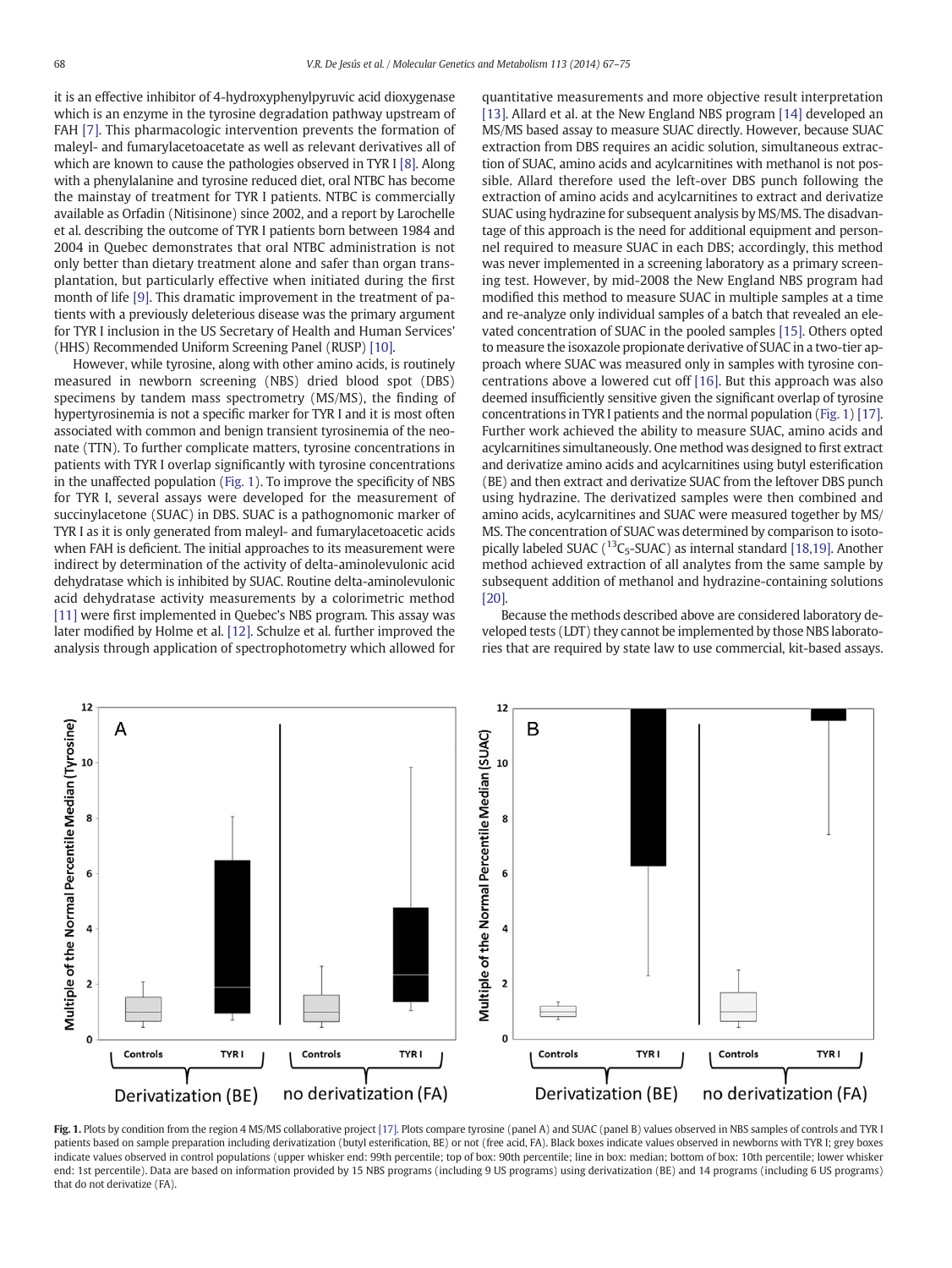These laboratories are limited to one of two options. PerkinElmer introduced the NeoBase™ Non-derivatized MSMS kit in 2008 [\[21\].](#page-8-0) This kit detects SUAC by extracting analytes from DBS with a solution comprising methanol and hydrazine, followed by derivatizing SUAC in the sample and measuring the derivatized SUAC along with non-derivatized (free acids, FA) amino acids and acylcarnitines by MS/MS. The SUAC derivative, 3-(5-methyl-1H-pyrazol-3-yl) propanoic acid (MPP), is quantified by use of a stable isotope-labeled analog of MPP as internal standard. The Austrian NBS program [\[22\]](#page-8-0) evaluated another commercial MS/MS kit (Chromsystems MassChrom®) that allows for the combined sample preparation and measurement of AA, AC and SUAC without hydrazine. This kit applies a method similar to that of Turgeon et al. [\[18\]](#page-8-0) but was not available in the US as of May 2014.

A molecular genetic approach to NBS for TYR I has not yet been suggested and to date, it is unlikely to be cost effective because, even in populations where a specific mutation may be prevalent, full gene sequencing and deletion testing would be required to ensure all patients are identified.

This review of the current status of NBS for TYR I in the US was prompted by discussions at the HHS Secretary's (Discretionary) Advisory Committee on Heritable Disorders in Newborns and Children (S(D) ACHDNC), in particular the Laboratory Standards and Procedures Subcommittee, about the inconsistent implementation of effective NBS for TYR I in the USA despite the condition being included in the RUSP.

## 1.1. Objectives

We sought to understand the different TYR I screening practices in US NBS laboratories given the availability of analytical methods to detect SUAC in DBS specimens. While 50 of 51 US NBS programs screen for TYR I [\[23\]](#page-8-0), only 38 programs include testing of SUAC as a marker of TYR I. To better appreciate this limited implementation of SUAC measurement into routine NBS testing, we attempted to identify barriers faced by NBS programs that plan to, or would like to, adopt SUAC testing into their routine screening practice.

To gain an understanding of the performance of the various analytical approaches to NBS for TYR I that are available in the US, the outcome of the relevant metrics of the CDC's NBS Quality Assurance Program (NSQAP) was reviewed. In addition, representative US NBS programs were asked to respond to a questionnaire aimed to explore the analytical and administrative experiences of programs that have and have not implemented SUAC testing to screen for TYR I. Programs not currently using SUAC measurement were also asked if their decision could be influenced by a recommendation from either the HHS Secretary or the S(D)ACHDNC to specifically employ SUAC testing in NBS for TYR I.

# 2. Methods

## 2.1. Determination of TYR I NBS performance metrics

The NSQAP helps NBS laboratories ensure that testing accurately detects disorders, does not delay diagnosis, minimizes false-positive reports, and sustains high-quality laboratory performance [\[24\]](#page-8-0). For more than 30 years, NSQAP has performed this essential public health service, ensuring the quality and accuracy of screening tests for approximately 4 million babies born each year in the USA. NSQAP provides two types of quality assurance materials and activities for testing in DBS, quality control (QC) and proficiency testing (PT) materials. These two activities are used to examine testing performance metrics by method and analyte, thus revealing potential analytic biases present in high-throughput methodologies used in NBS laboratories.

## 2.1.1. TYR I proficiency testing

NSQAP has been providing a PT program for TYR I since 2001. SUAC was added to the program in 2008 in response to an increasing number of state public laboratories adopting SUAC testing in their panels [\[25,](#page-8-0) [26\].](#page-8-0) The PT program distributes quarterly panels of blind-coded DBS specimens to participating laboratories and provides an independent external assessment of each laboratory's performance. DBS materials for PT are certified for homogeneity, accuracy, stability, and suitability for kits manufactured by different commercial sources [\[24\]](#page-8-0). Data collected from PT participants include cutoffs, methods used to assay tyrosine and/or SUAC (Supplemental Tables 1, 2), and presumptive specimen classification. When reporting cutoff values, NSQAP requests the decision level for reporting test results as presumptive positive (outside normal limits) or negative (within normal limits). The data collected is used to calculate false positive and false negative rates for specimens sent by NSQAP.

## 2.1.2. Tyrosine and SUAC quality control

Tyrosine was included in the CDC's QC program in 2001 and in 2010 a SUAC QC program was launched by adding SUAC to the amino acid QC materials. DBS materials for QC are certified for homogeneity, accuracy, stability, and suitability for kits manufactured by different commercial sources [\[24\].](#page-8-0) Intended to supplement the participants' method- or kit-control materials, the NSQAP QC materials allow participants to monitor the long-term stability of their assay reagents. The NSQAP provides two sets of 4-level QC DBS materials to participants every year. Laboratories report data for five independent runs, in duplicate ( $N = 10$  per laboratory). NSQAP estimates the method response to endogenous tyrosine and SUAC levels in its QC materials by performing weighted linear regression analyses for mean-reported concentrations versus enriched concentrations, and then extrapolates the regression lines to the Y-axis (intercept) to obtain an estimate of the observed endogenous analyte concentration for each method category.

## 2.1.3. Survey of newborn screening programs

Between November and December 2012, CDC conducted structured phone interviews with staff from NBS laboratories that have implemented SUAC testing and with staff from laboratories that have not implemented SUAC testing. The interviewees included broad representation from different US geographic regions and laboratories using different testing methods to detect SUAC. Interviewees were told that their responses would be anonymous, consistent with CDC NSQAP's data collection and dissemination practices. The questions posed to staff from 7 laboratories that have or have not implemented SUAC testing are listed in [Table 1](#page-3-0).

The CDC also conducted a web-based survey of state NBS programs to further identify hurdles related to SUAC test implementation (Supplemental Fig. 1). The survey was approved by an Office of Management and Budget clearance process (OMB No. 0920-0879, expired 03/31/2014), which was designed for expedited approval of individual data collections from state public health officials and employees. In February 2013, NBS laboratory directors from 37 laboratories that serve 50 US states were e-mailed a link to an online survey hosted by [www.surveymonkey.com.](http://www.surveymonkey.com) The survey contained 6 sections, but only sections 1, 4, 5, and 6 were relevant to NBS for TYR I. In section 1, the respondent typed the state(s) and/or region(s) served by their NBS laboratory in a textbox. Section 4 asked respondents to indicate whether or not they currently measure SUAC. An affirmative response to the question in section 4 led to 8 additional Yes/No questions and 1 open ended question about measuring SUAC (see Results for all questions). A negative response to the question in section 4 led to 10 additional Yes/No questions and 1 open ended question about barriers to measuring SUAC (see Results for all questions). The survey was closed in July 2013. Survey results were downloaded from the website, captured in an Excel database, and are presented descriptively.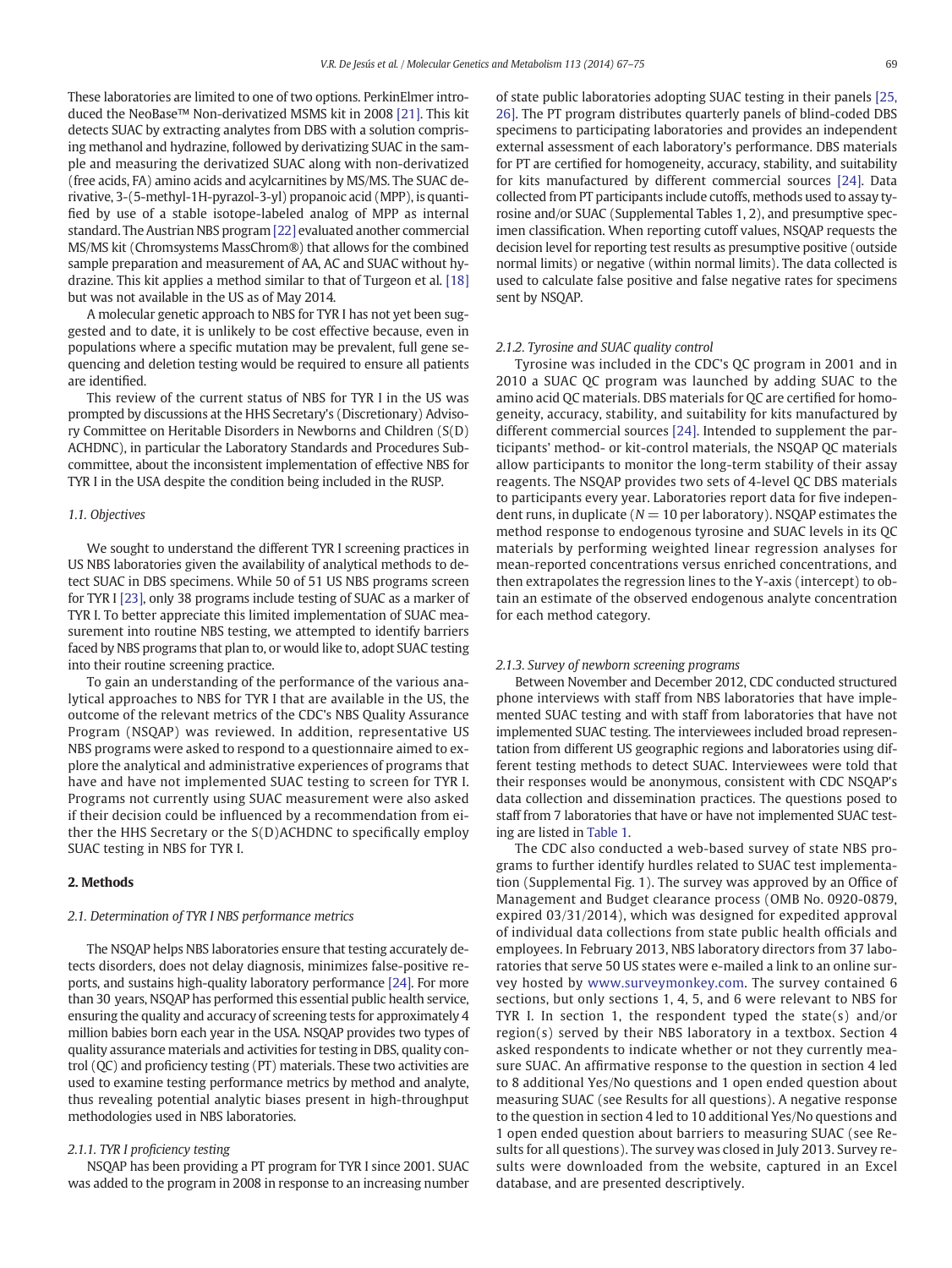# <span id="page-3-0"></span>Table 1

Questions to staff from 7 NBS laboratories that have or have not implemented SUAC testing.

| Questions to NBS programs that<br>measure SUAC                                                                                                                                                                                                                                                                                                                                                                                                                     | Questions to NBS programs that<br>do NOT measure SUAC                                                                                                                                                                                                                                                                                                                                                                                                          |
|--------------------------------------------------------------------------------------------------------------------------------------------------------------------------------------------------------------------------------------------------------------------------------------------------------------------------------------------------------------------------------------------------------------------------------------------------------------------|----------------------------------------------------------------------------------------------------------------------------------------------------------------------------------------------------------------------------------------------------------------------------------------------------------------------------------------------------------------------------------------------------------------------------------------------------------------|
| 1) When did you implement population SUAC testing?<br>2) What was the rationale for adopting SUAC testing?<br>3) How many samples are routinely screened every year?<br>4) Has your program identified pre-symptomatic TYR I<br>patients through SUAC testing?<br>5) How long did it take from the decision to implement SUAC<br>testing to full population testing?<br>6) What were the major challenges to implementing SUAC<br>testing? How were they overcome? | 1. Is your laboratory planning to implement population-based SUAC testing?<br>2. What is your laboratory's level of interest in population-based SUAC testing?<br>3. Would a formal recommendation to measure SUAC as the primary marker for TYR I, issued by the US Department of<br>Health and Human Services Secretary's Advisory Committee on Heritable Disorders on Newborns and Children,<br>increase the likelihood of SUAC testing by your laboratory? |
|                                                                                                                                                                                                                                                                                                                                                                                                                                                                    |                                                                                                                                                                                                                                                                                                                                                                                                                                                                |

# 3. Results

3.1. Quality assurance of SUAC testing in DBS

## 3.1.1. Tyrosine and SUAC proficiency testing

Eight laboratories from the US, 23 from outside the US, and two manufacturers of NBS reagent kits participated in the first SUAC PT challenge in 2008. A total of 85 laboratories (29 domestic, 53 international and 3 manufacturers) participated in the latest SUAC PT challenge (January 2014) (Supplemental Table 3). In addition, a total of 272 laboratories (54 domestic, 208 international and 10 manufacturers) participated in the latest Tyrosine PT challenge (January 2014) (Supplemental Table 4).

The comparisons of results by different methods are illustrated with the participants' reported PT data for one selected challenge for each analyte during the year in NSQAP's annual reports [\[27\].](#page-8-0) These are compared using bias plots (Figs. 2, 3) that show the difference (positive or negative) by laboratory and method of the reported value subtracted from the expected value (i.e., CDC-measured endogenous level plus enrichment).

Good performance of a method or group of methods is indicated by a tight scatter within this interval. In general, the quantitative comparisons for PT challenges are reasonable within a method but they vary among methods. The PT quantitative results are grouped by kit or method to illustrate any method-related differences in analyte recoveries. The methods classified as "Non-kit" are considered LDTs and it is important to note that LDTs are grouped independent of analytical differences such as the choice of derivatizing reagent (hydrochloric acid in nbutanol, or acetyl chloride) used for amino acids and acylcarnitines, which can have an effect on a test's performance. Accordingly, it is not unexpected that the bias plots reveal LDT performance to be more varied than the kit methods (NSQAP does not collect method information

# Bias Plot of Succinylacetone (SUAC) Values by Method Quarter 1, Specimen 11232 Expected Value  $(EV)^1 = 20.27 \mu mol/L$  whole blood



Fig. 2. Bias plot of SUAC values reported by domestic laboratories-2012. Note the scale-changes of the Y-axis relative to the expected value for each plot. A reported value matching the expected value will show the illustrated value as falling on the "0" line of the plot. A reasonable bias is less than  $\pm 20%$  of the expected value or within the 95% confidence interval (CI). "Deriv" refers to BE derivatization; "Non-deriv" refers to FA analysis.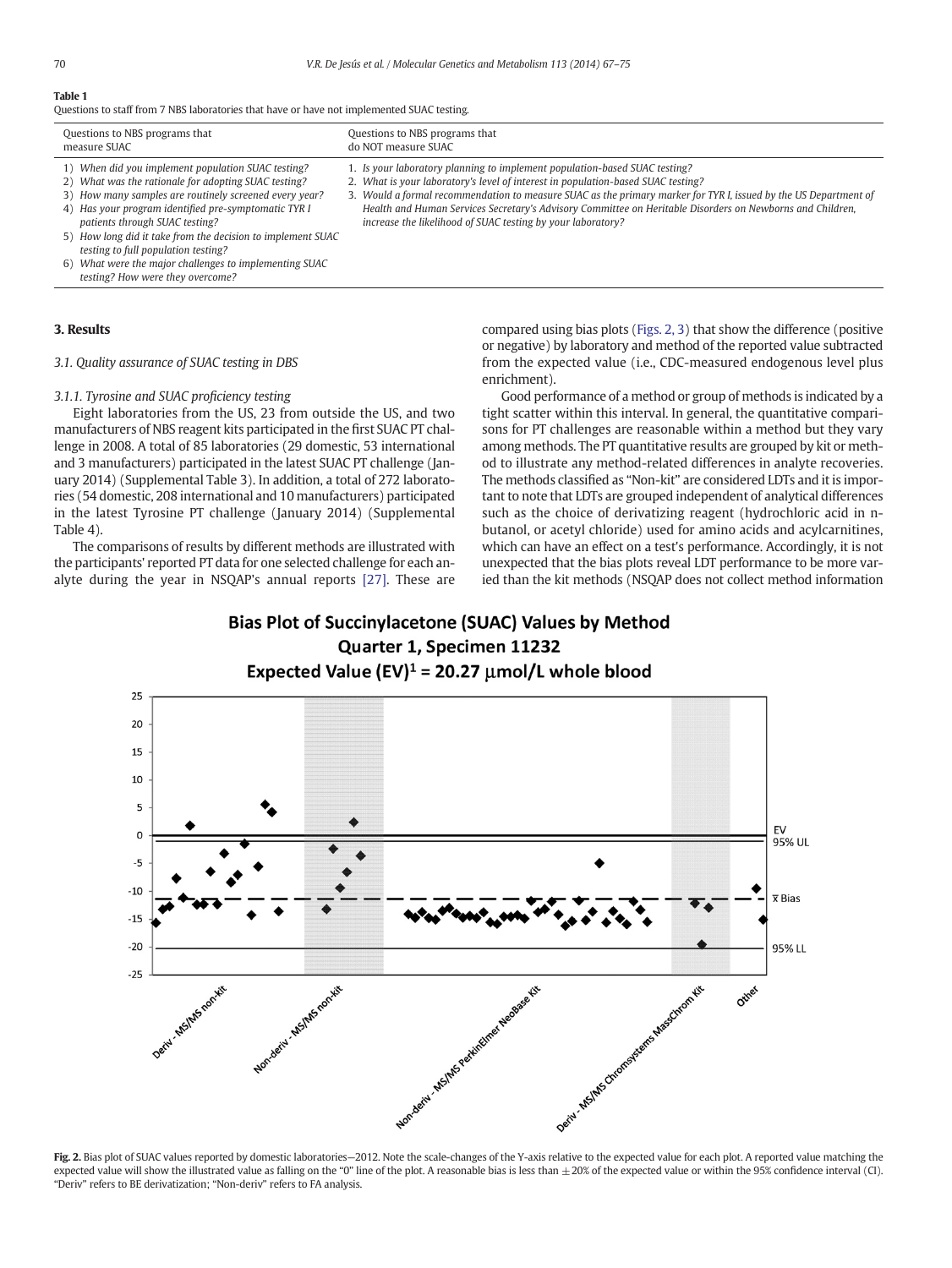

expected value will show the illustrated value as falling on the "0" line of the plot. A reasonable bias is less than  $\pm 20\%$  of the expected value or within the 95% confidence interval (CI). "Deriv" refers to BE derivatization. "Deriv" refers to BE derivatization; "Non-deriv" refers to FA analysis.

on LDTs). Overall, [Fig. 2](#page-3-0) shows that most methods recover SUAC incompletely with some of the LDTs performing better than other LDTs and any kit-based assay. Because SUAC recovery appears to be consistent among methods, this observation does not necessarily indicate poor clinical sensitivity of the test towards identifying cases of TYR I.

# 3.1.2. Tyrosine and SUAC quality control results

Over 70 participating laboratories reported SUAC and tyrosine QC results from 2010 to 2013 (Supplemental Tables 5–12). NSQAP estimated the method response to endogenous SUAC and tyrosine levels in its QC materials by performing weighted linear regression analyses for mean-reported concentrations versus enriched concentrations, and then extrapolated the regression lines to the Y-axis (intercept) to obtain an estimate of the observed endogenous analyte concentration for each method category. These estimates are reliable when enrichments are accurate, the analytical method gives a linear response across the range of the measurements, and the slopes for regression lines are approximately equal to one. Regression line slopes are an indirect measure of proportional bias by method. Lower slopes indicate lower analytical sensitivity/recovery. Data summary tables are published yearly by NSQAP in its annual report [\[27\].](#page-8-0) The tables show the analyte by series of QC lots, the number of measurements (N), the mean values, and the within-laboratory and total standard deviations (SD) by kit or analytic method. NSQAP excluded values outside the 99% CI (outliers) from the calculations.

Statistical analysis of the reported QC data provides information about method-related differences in analytic recoveries and method biases. Because each QC lot series is prepared from one batch of hematocrit-adjusted, non-enriched blood, the endogenous

concentration was the same for all specimens in a lot series. For regression analyses, NSQAP calculated the within-laboratory SD component of the total SD and used the reported QC data from multiple analytic runs. Moreover, NSQAP calculated the Y-intercept and slope in each table, using all analyte concentrations within a lot series (e.g., lots 221, 222, 223 and 224). A bias error in any one pool can markedly influence the slope and intercept. The Y-intercept provides one measure of the endogenous concentration level for an analyte. Participants also measured the endogenous concentrations by analyzing the non-enriched QC lots; the Y-intercepts and measured endogenous levels for these analytes were similar for most methods. Ideally, the slope should be 1.0, and all slopes for SUAC fell within a range from 0.2 to 0.8 (Supplemental Tables 5– 8). In contrast, slopes for tyrosine in QC materials ranged from 0.7 to 0.9 (Supplemental Tables 9–12). The low SUAC slopes for some methods are due to recovery difficulties. Slope deviations might relate to analytic (dose–response) ranges for calibration curves or to poor recoveries for one or more specimens in the four-specimen QC set. Because the endogenous concentration was the same for all QC lots within a series, it should not affect the slope of the regression line among methods ([Fig. 4](#page-5-0)). Generally, slope values substantially different from 1.0 indicate that a method has an analytic bias.

# 3.2. Phone interviews: laboratories currently screening for TYR I through DBS SUAC assays

CDC presented the questions below to 7 staff members from state NBS laboratories that have implemented SUAC testing. CDC asked the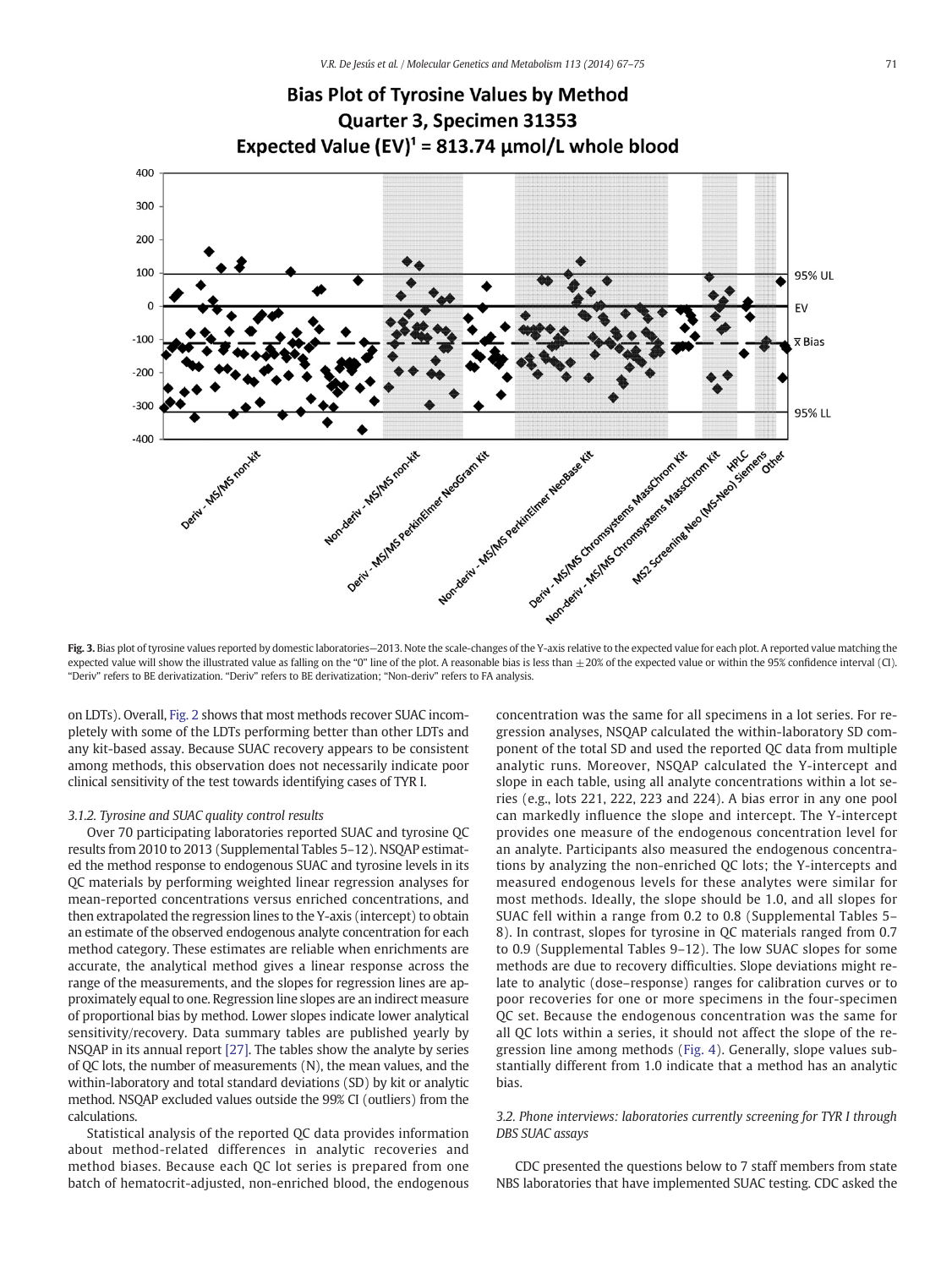<span id="page-5-0"></span>

Fig. 4. Mean reported SUAC levels in NSOAP SUAC quality control lots 221-224, 2012. "Derivatized" refers to BE derivatization; "Non-derivatized" refers to FA analysis.

questions italicized below, and summarized the responses from the experts after each question:

- 1. When did you implement population SUAC testing? The earliest SUAC testing implementation reported date was 2007, and the latest was 2010.
- 2. What was the rationale for adopting SUAC testing?

All respondents reported that they needed a more specific marker for TYR I screening. Literature reports indicated that SUAC was a more specific marker for TYR I. In one case, a sample exchange program with another NBS laboratory confirmed cases that were being missed when only TYR cutoffs were used to evaluate samples. All TYR I cases were easily detected using the exchange laboratory's SUAC assay.

- 3. How many samples are routinely screened every year? All respondents stated their program's latest test statistics. The experts were chosen to represent all US NBS programs, small and large, with birth rates ranging from 60,000 to 500,000 births per year. Specific answers to this question are not included in this report to ensure respondent anonymity.
- 4. Has your program identified pre-symptomatic TYR I patients through SUAC testing?
	- i. If yes, how many have you detected?

Six NBS programs reported identifying pre-symptomatic TYR I cases through SUAC testing. A total of 13 confirmed cases were reported. One laboratory did not provide the number of confirmed cases, only that they identified pre-symptomatic TYR I cases through SUAC testing.

5. How long did it take from the decision to implement SUAC testing to full population testing? In other words, take into account from when the decision was made to adopt SUAC testing up to the point of going "live" population screening (includes committee review and approval, laboratory pilot, etc.)

Respondents reported an average SUAC testing implementation time of eight months.

6. What were the major challenges to implementing SUAC testing? How were they overcome?

Answers to this question varied in complexity. Most respondents cited the need for additional laboratory staff, additional instrumentation and laboratory space as their biggest challenge. Furthermore, the

need for method re-validation was quoted as a concern by the majority of respondents. However, they all reported successful SUAC testing implementation in their programs.

One respondent reported that there was significant debate whether the cost/benefit justified the addition of a SUAC method. Although the S(D)ACHDNC's Laboratory Standards & Procedures Subcommittee report (contained in the minutes from the January 15, 2008 S(D)ACHDNC meeting; available at: [http://www.hrsa.gov/](http://www.hrsa.gov/advisorycommittees/mchbadvisory/heritabledisorders/meetings/thirteenth/index.html) [advisorycommittees/mchbadvisory/heritabledisorders/meetings/](http://www.hrsa.gov/advisorycommittees/mchbadvisory/heritabledisorders/meetings/thirteenth/index.html) [thirteenth/index.html](http://www.hrsa.gov/advisorycommittees/mchbadvisory/heritabledisorders/meetings/thirteenth/index.html)) indicated that, "Subcommittee members agreed that a disorder that is already on the ACMG uniform panel should not be removed because of technological issues," there was some disagreement among members of their program. Some thought that the issue should have been reviewed by S(D) ACHDNC like any other condition. The fact that it happened to already be on the US Recommended Uniform Screening Panel did not matter; therefore, at any cost, TYR I screening must remain on the list. As a result, their NBS program's Medical Director issued a recommendation to implement SUAC testing.

3.3. Phone interviews: laboratories currently not screening for TYR I through DBS SUAC assays

CDC presented the questions below to staff members from 7 state laboratories that have not implemented SUAC testing. We asked the questions italicized below, and summarize the responses from the experts after each question:

- 1) Is your laboratory planning to implement population-based SUAC testing?
	- If Yes, answer questions i–ii below. If No, skip to Question #2.
	- i) Does your laboratory have, or is it applying for, the necessary funding, infrastructure, staff and technical expertise to pilot SUAC testing? What are the missing elements needed by your laboratory to facilitate SUAC testing? (Examples: legislative mandate, safety considerations, etc.)
	- ii) What do you consider to be your laboratory's largest challenge to implementing SUAC testing?

Answers to this question varied in complexity. Three respondents plan to implement SUAC testing, three do not, and one is not sure at this time.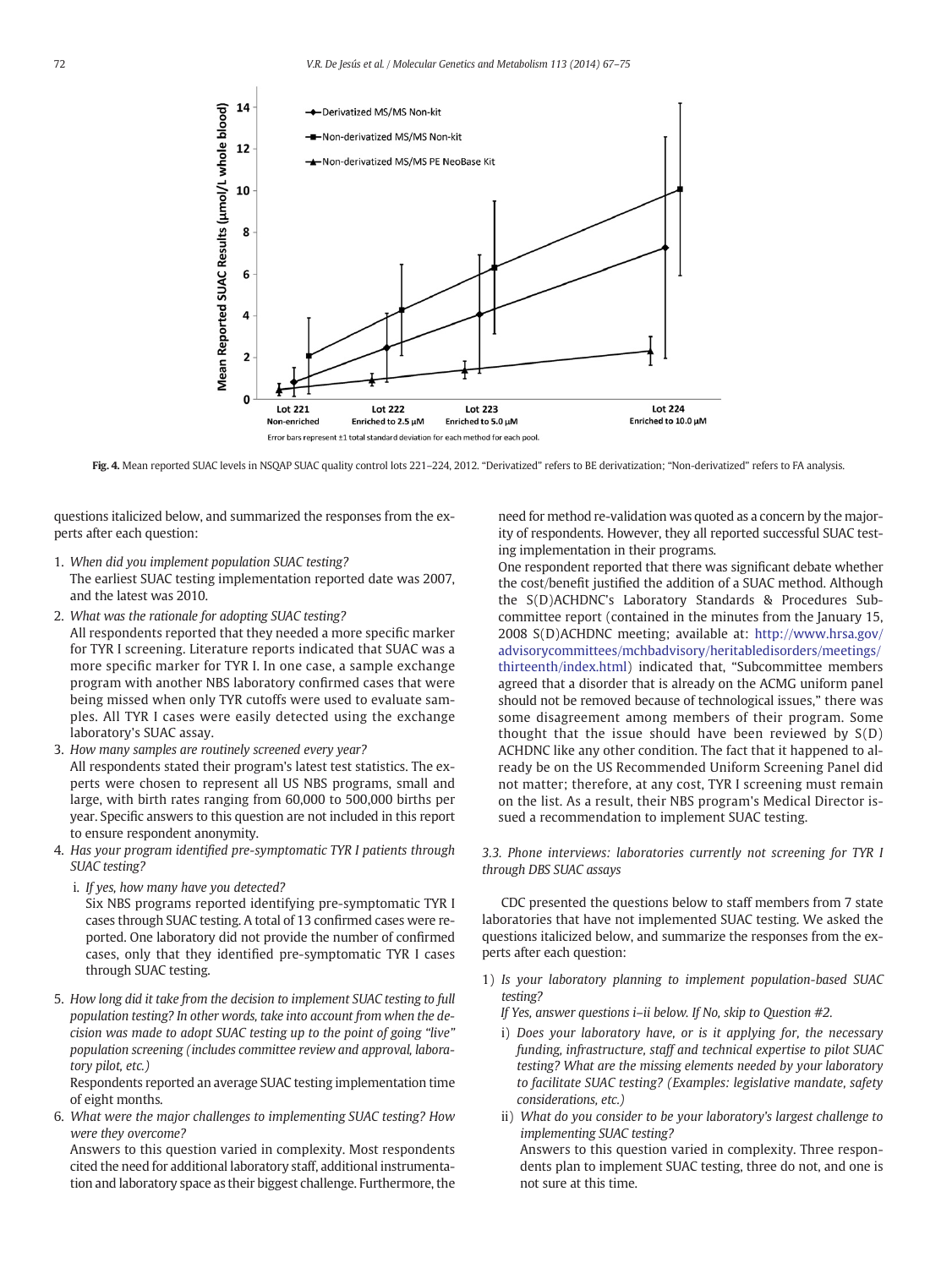<span id="page-6-0"></span>Of the three respondents who plan to implement SUAC testing, one has completed a pilot study, and awaits their laboratory's upcoming move to a new facility before initiating population SUAC testing. Another laboratory is currently evaluating the NeoBase™ Non-derivatized MSMS kit. The third laboratory has evaluated the NeoBase™ Non-derivatized MSMS kit, and does not plan to use it for SUAC testing. The biggest challenge noted by the respondents was securing the resources (i.e., funding, laboratory space) to add SUAC into their panel.

All three respondents who do not plan to implement SUAC testing cited their disapproval of the NeoBase™ Non-derivatized MSMS kit's performance. Specifically, all respondents commented on the kit's low bias/recovery of SUAC, as well as the need to constantly clean the MS/MS instrumentation. While they all agree that SUAC is an important analyte to measure, evaluating alternative methods on their MS/MS instruments is not possible due to contractual agreements with their vendors.

2) What is your laboratory's level of interest in population-based SUAC testing?

Six experts responded that their program's interest in populationbased SUAC testing is high. One expert remarked that their program is only interested if a "better" kit becomes available.

3) Would a formal recommendation to measure SUAC as the primary marker for tyrosinemia type 1, issued by the US Department of Health and Human Services Secretary's Advisory Committee on Heritable Disorders on Newborns and Children, increase the likelihood of SUAC testing by your laboratory?

Answers to this question varied in complexity. Some of the opinions offered by the respondents were very categorical in nature.

Two respondents answered that a formal recommendation from S(D)ACHDNC to measure SUAC as the primary marker for TYR I is not needed by their program.

Additionally, two respondents answered that a formal recommendation from S(D)ACHDNC to measure SUAC as the primary marker for TYR I would increase their likelihood of adopting SUAC testing, while one noted that such a recommendation would not be welcomed by their NBS program.

Three respondents stated that a formal recommendation would not increase the likelihood of adopting SUAC testing in their laboratory. Two of those experts noted that a formal recommendation from S(D)ACHDNC may apply pressure on them to adopt an MS/MS kit they consider unsatisfactory. One expert opined that it is not the role of S(D)ACHDNC to recommend specific markers for disorders listed in the US RUSP, and does not believe that it will be helpful to their NBS program.

## 3.4. Web survey results

Twenty-seven responses were received from state NBS laboratories before the survey's closing date  $(27/37)$ ; response rate = 73%). Fifteen of the 27 respondents (56%) measured SUAC, and 12 of the 27 (44%) did not measure SUAC at the time of the survey. Responses to additional Yes/No survey questions asked of laboratories that did or did not currently test for SUAC are presented in Tables 2 and 3, respectively.

The survey also asked laboratories currently testing for SUAC the following open- ended question: What were the major challenges to implementing SUAC testing in your laboratory, and how were they overcome? Selected responses to this question were:

- One of the major challenges was to find the time to validate the assay while processing daily patient samples for reporting
- The staff who brought SUAC on board in our state are no longer employed in our lab. A modified version of the home-brew Mayo Clinic method was the procedure used initially. Our lab began using NeoBase kits from Perkin Elmer a few years later, which includes SUAC screening
- Conversion of derivatized PerkinElmer NeoGram kit to nonderivatized NeoBase kit which allowed for the addition of SUAC
- In order to test all specimens for SUAC, rather than just those with elevated tyrosine, a complete revalidation of our test method would be required. We are currently validating the NeoBase method with SUAC testing so that all specimens can be evaluated.
- We did not have problems with the implementation; however establishing/validating cut-offs and developing appropriate processes and work-flow required time and effort.

Additionally, the survey included the following open-ended question for laboratories not currently testing for SUAC: Please rank your laboratory's greatest challenges to SUAC implementation (i.e. why would it be difficult to integrate SUAC testing into the current workflow of your NBS laboratory?) Selected responses to this question were:

- We currently use the NeoBase assay, and it appears to be very poor for accurately quantifying SUAC, especially at lower concentrations
- We use a derivatized kit of AA/AC screening. The non-derivatized kit has not worked well in our evaluation; therefore, we need to identify a method to allow us to maintain derivatization (via our kit) while adding SUAC
- It would be difficult because we are using the derivatized Perkin Elmer kit. We do not wish to switch to the non-derivatized kit. Therefore, it would be difficult to get the additional lab equipment and space for testing
- We are waiting for PerkinElmer to make improvements in the NeoBase kit and to upgrade our MS/MS systems from Quattro Micro to TQDs. At that time, we will re-evaluate the NeoBase kit which provides SUAC detection
- The use of an extremely hazardous reagent in published methods. The increased cleaning needed MS/MS equipment and effect on other analytes is a worry
- Money, staff, equipment and space

#### Table 2

Responses from web-based survey: laboratories currently measuring SUAC ( $n = 15$ ).

| Ouestion                                                                                                                               | Yes | No | N/A |
|----------------------------------------------------------------------------------------------------------------------------------------|-----|----|-----|
| a. Do you report tyrosine and SUAC levels for tyrosinemia type I?                                                                      | 10  |    |     |
| b. Do you report SUAC levels alone for                                                                                                 |     |    |     |
| tyrosinemia type I?                                                                                                                    |     |    |     |
| c. Do you report tyrosine levels alone for                                                                                             |     | 14 |     |
| tyrosinemia type I?                                                                                                                    |     |    |     |
| d. Do you perform SUAC analysis only in response to an elevated tyrosine? (i.e. SUAC analysis is only performed as a second-tier test) |     | 14 |     |
| e. Do you have cut offs for tyrosine based on birth weight?                                                                            |     |    |     |
| f. Do you have cut offs for tyrosine based on gestational age?                                                                         |     | 14 |     |
| g. Were budgetary restrictions an obstacle to SUAC implementation in your laboratory?                                                  |     | 10 |     |
| h. Were technical resources or personnel issues an obstacle to SUAC implementation in your laboratory?                                 |     |    |     |
| (e.g. were additional staff or instruments required for testing?)                                                                      |     |    |     |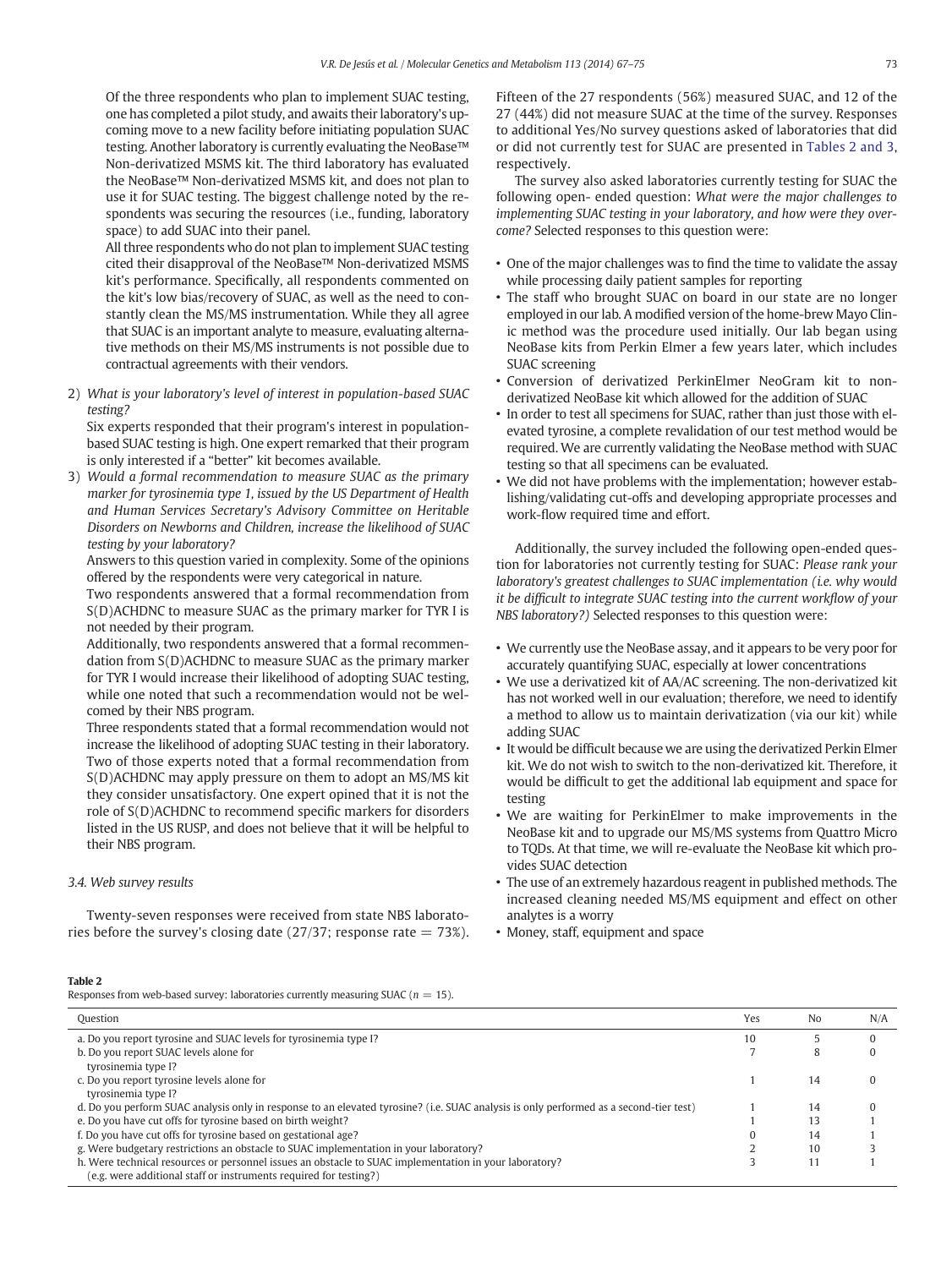# Table 3

|  |  | Responses from web-based survey: laboratories currently not measuring SUAC ( $n = 12$ ). |  |
|--|--|------------------------------------------------------------------------------------------|--|
|  |  |                                                                                          |  |

| Question                                                                                                                                             | Yes | No. | N/A |
|------------------------------------------------------------------------------------------------------------------------------------------------------|-----|-----|-----|
| a. Do you report tyrosine levels for tyrosinemia type I?                                                                                             |     |     |     |
| b. Do you have cut offs for tyrosine based on gestational age?                                                                                       |     |     |     |
| c. Do you have cut offs for tyrosine based on birth weight?                                                                                          |     | 11  |     |
| d. Is your laboratory considering the adoption of SUAC testing?                                                                                      |     |     |     |
| e. Does your laboratory have, or is it requesting, the necessary funding, infrastructure, staff, and technical expertise to pilot SUAC testing?      |     | 6   |     |
| f. Are budgetary restrictions an obstacle to SUAC implementation in your laboratory?                                                                 |     | 6   |     |
| g. Are insufficient technical resources or personnel an obstacle to SUAC implementation in your laboratory?                                          |     | 8   |     |
| (e.g. are additional staff or instruments required for testing?)                                                                                     |     |     |     |
| h. Is the availability of an appropriate assay an obstacle to SUAC implementation in your laboratory?                                                |     | 6   |     |
| i. Would a formal recommendation to use SUAC as the primary marker for tyrosinemia type I, issued by the Secretary's Advisory Committee on Heritable |     |     |     |
| Disorders on Newborns and Children (SACHDNC), increase the likelihood of SUAC testing by your laboratory?                                            |     |     |     |
| j. Would a formal recommendation to use SUAC as the primary marker for tyrosinemia type I, issued by the Secretary                                   |     |     |     |
| of the Department of Health and Human Services, increase the likelihood of SUAC testing by your laboratory?                                          |     |     |     |

# 4. Conclusions

TYR I is one of the original conditions recommended for NBS in the RUSP and 50 out of 51 NBS programs in the US adopted this recommendation. However, at least 50% of TYR I patients have tyrosine concentrations in their NBS samples that overlap with the control range. Accordingly, programs that use only tyrosine as the screening marker will either miss a considerable proportion of TYR I cases or must accept a very high false positive rate. SUAC is a pathognomonic marker for TYR I, has been shown to be measurable efficiently in DBS by various NBS programs and applying different analytical approaches, and readily distinguishes patients from unaffected newborns ([Fig. 1\)](#page-1-0). The SUAC performance evaluation schemes conducted by NSQAP confirm the concern of some NBS programs that omission of the BE derivatization step from the

sample preparation reduces the recovery of SUAC from DBS. This is also supported, although not consistently, by data from the Region 4 Genetics MS/MS Collaborative Project when comparing control ranges reported by NBS programs that either do or do not apply BE derivatization (Fig. 5) [\[28\].](#page-8-0)

Despite the analytical limitation Region 4 data also suggest that the lesser SUAC recovery does not diminish the sensitivity of NBS for TYR I [\(Fig. 1](#page-1-0)). Test accuracy at even normal concentrations is an important criterion in clinical laboratory testing, particularly for quantitative analyses. However, the primary goal of NBS programs is to identify patients early so that treatment can be initiated and disabilities, morbidity, and mortality avoided. Moreover, our survey results suggest that a third of responders consider their testing only qualitative because quantitative data are not provided when reporting abnormal screening results



Fig. 5. Control ranges for SUAC of different NBS programs using butyl ester derivatization (BE) or not (FA) during sample preparation for measurement of acylcarnitines, amino acids and SUAC. Data are from the Region 4 MS/MS Collaborative Project and sorted by each participant's 10th percentile value for SUAC. (The target range shown is defined as the interval between the cumulative 99th percentile of SUAC in normal populations and the lowest 5th percentile of SUAC observed in TYR I cases [\[28\].](#page-8-0))